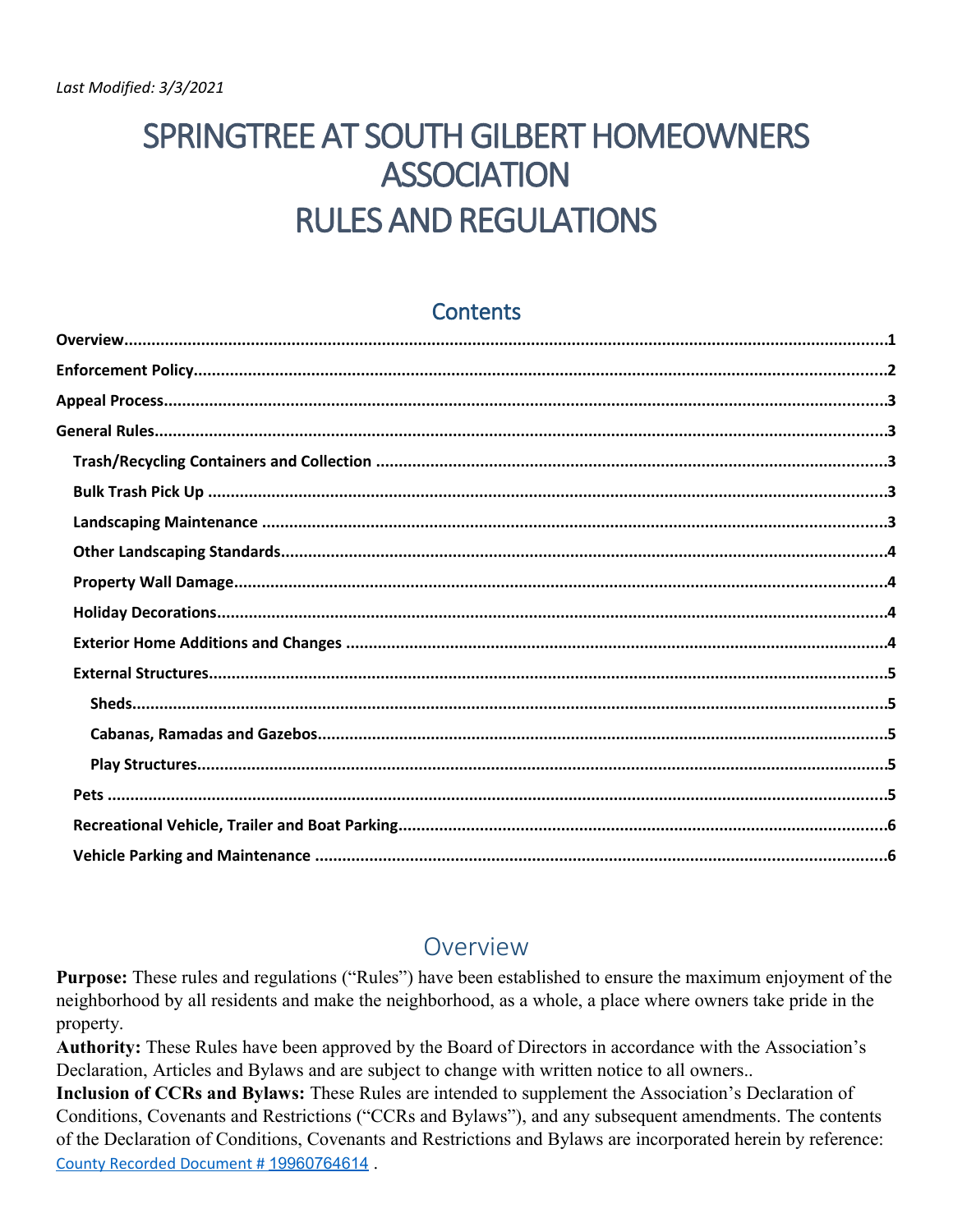*In certain areas of this document the section(s) of the "CCR and Bylaws" which correlate to a specified topic are referenced for convenience. Example: [Section 6.1] where 6.1 is the specific CCR section*

**Publication:** A copy of the Rules shall be provided to or sent to all owners at their last known address. Owners are responsible for providing a copy to tenants.

**Universal Application:** All owners, tenants, guests and pets are subject to these Rules. It is the responsibility of the owner(s) to notify tenants and guests of these rules, and the. owner shall be held responsible by the Board of Directors for actions of the residents/guests in violation of these rules.

**Failure to Enforce:** Failure of the Association or any Owner to enforce any covenant and reservation in this Declaration or in the other Project Documents shall not be deemed a waiver of the right to do so thereafter. *[Section 11.1]*

**Conflicts:** In the event that these Rules conflict with the Declaration (the CCRs), the Declaration shall control.

## Enforcement Policy

Any infractions of these rules or of any provision of the Declaration, Articles of Incorporation, Bylaws or Architectural Committee Rules by a member, tenant, guest, invitee, licensee or lessee shall result in a fine against the applicable Member and penalty. These may be in addition to other penalties, or remedies available to the Association. *[Section 6.1 (g)]*

A. **First offense**: Written warning from the property manager or Board member notifying homeowner of the violation.

B. **Second offense**: A \$50.00 dollar fine; Suspension of Member voting rights and loss of common area use

C. **Subsequent violations:** All subsequent violations will result in \$100.00 fines until remedied. Any reoccurrence of the same violation within six (6) months of the original violations shall make the owner subject to imposition of a \$100.00 fine

D. Unless otherwise indicated in any notice of a violation, homeowners will have 10 days to remedy the violation. Exceptions to this are trash can and bulk trash violations, parking violations and nuisance violations. In these situations, immediate remedy is expected and second offenses, regardless of frequency, shall result in additional fines.

E. Vandalism or unauthorized alteration of common area property will involve a fine as outlined above, plus reimbursement to the Association for actual replacement or repair costs, and for such other amounts as are more fully set forth in the operative documents.

F. Any charge or fine not paid by its due date, as set forth in the community documents or as set forth by the Board of Directors will be handled in the same manner as any other assessment.

G. Prior to the imposition of any monetary penalty for violating the terms of the governing documents, the Association shall provide the Owner with both notice and opportunity to be heard prior to imposing the fine. The notice provided to the Owner will set forth the procedure for contesting the violation.

H. The Association shall have the authority to deviate from the fine schedule/policy set forth in this section due to extenuating circumstances, including but not limited to, the nature of the violation. The Association shall also have the authority to refer any violation to legal counsel for injunctive relief or enforcement action at any time.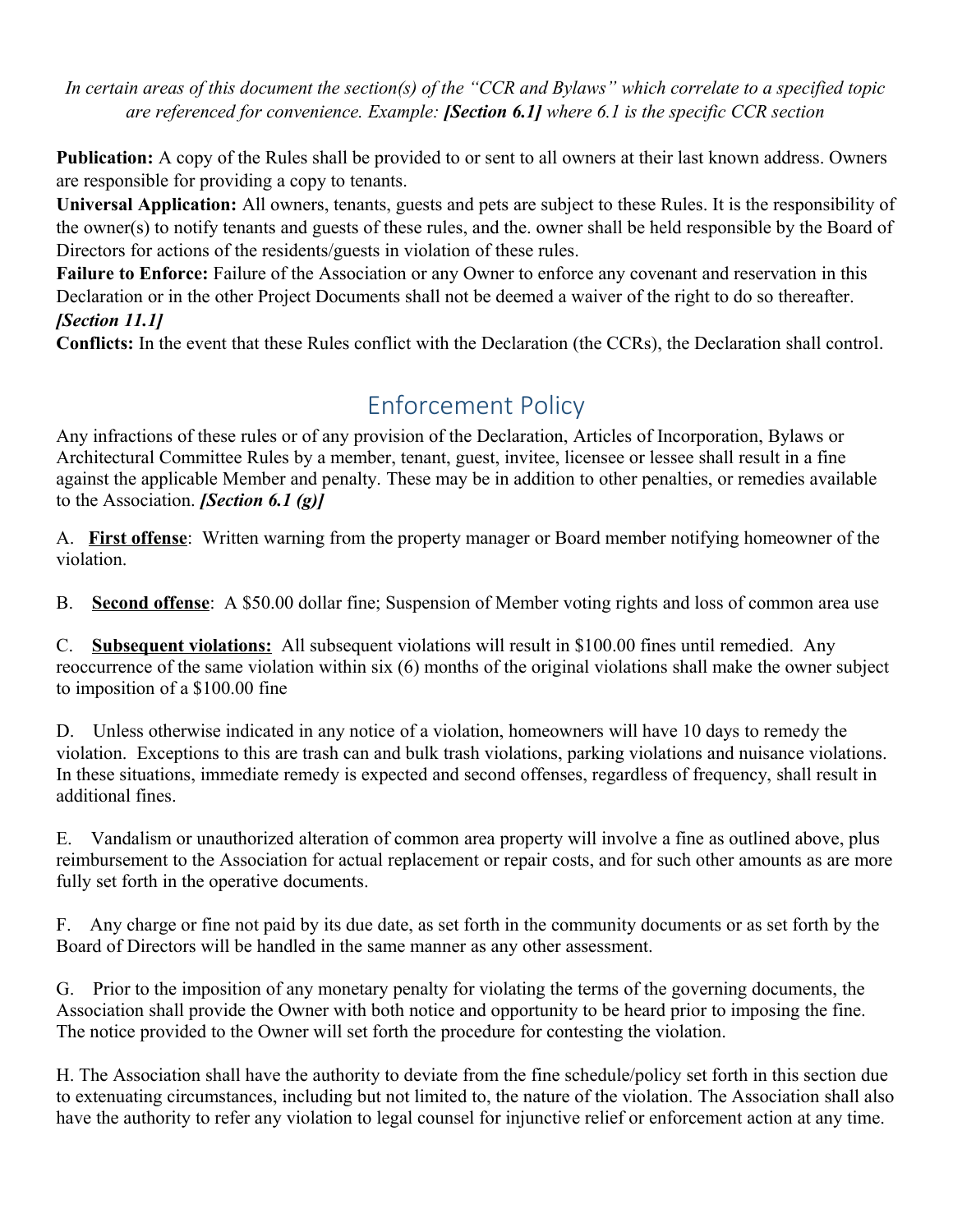# Appeal Process

A. Appeal shall be provided in written format (paper or electronic mail) and be received by the Association at the mailing address of the management company or via the published e-mail address of the community manager.

B. Appeal shall be received within 10 days of the date of the fine notification (violation letter).

C. In the event a timely request for a hearing is received, the fine(s) will be held in abeyance pending the hearing; denial of appeal at the hearing will result in all interim fines becoming due and payable.

D. Appeal shall include all pertinent information which supports the existence of an extenuating circumstance.

E. All appeal decisions of the Board are final and may not be further appealed.

F. Any fine imposed shall become the personal obligation of the Owner, and shall be collected in any manner permissible by the Declaration or Arizona law.

G. Any appeals which do not meet the requirements as prescribed within this Appeal Process shall not be heard by the Board and shall not be considered.

# General Rules

### Trash/Recycling Containers and Collection

*[Section 8.9]*

### Bulk Trash Pick Up

As per the Town of Gilbert guidelines, items can be placed out for collection no earlier than the Saturday prior to the collection week. All bulk trash must be kept completely out of sight from the street or adjacent property until the Saturday prior to the collection week. *[Section 8.9]*

The bulk trash pick-up schedule and guidelines can be found here: <https://www.gilbertaz.gov/departments/public-works/solid-waste/bulk-trash>

#### Landscaping Maintenance

Landscaped areas shall be properly maintained by the owner or lessor of the property. Maintenance shall include pruning, trimming, watering, removal and replacement of dead plant material. *[Landscaping covered in sections 5.5 and 5.6]*

Some of the definitions of proper maintenance includes, but is not necessarily limited to, the following:

Trimming: Trees, shrubs, and other plants must be trimmed from ground level to at least 10 feet, is said plants are adjacent to sidewalks, streets, or neighboring lots. Encroachment onto sidewalks, streets or neighboring lots will be enforceable if the plant(s) is not trimmed to at least 10 feet above ground level.

Pruning: All dead limbs should be removed from trees and bushes as necessary and appropriate.

Removal of plant material: All debris, including dead plant material, is to be removed from front yards and common areas. This debris is generally treated as bulk trash and subject to the bulk trash guidelines.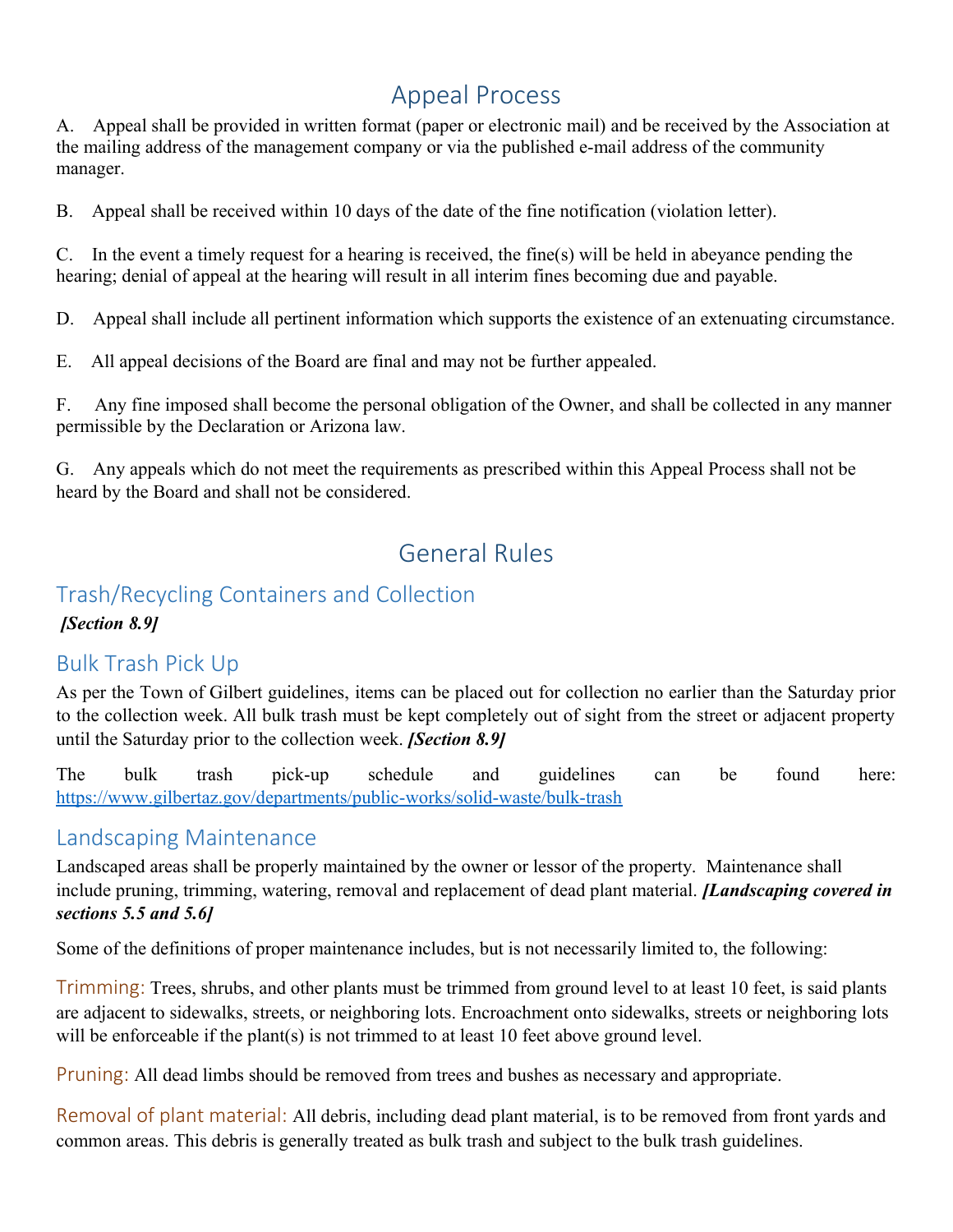Weeds: Landscaping needs to be maintained in a weed-free manner. This includes the prompt removal of weeds and grass growing in gravel, sidewalk and driveway cracks, and other similar areas. Weeds growing in grass should be adequately removed or controlled, so as not to negatively impact the cosmetic appearance of the lawn.

Watering: The effective watering of landscaping is always expected. This includes the avoidance and correction of over-watering and under-watering landscaping, and overspray from sprinklers onto cinderblock fences.

*Note: During the winter months it is permissible to reduce or stop the watering of grass.*

### Other Landscaping Standards

Gravel: All graveled areas are required to use "earth toned" gravel, but prior to the installation of any gravel the Owner must obtain approval from the Architectural Committee in accordance with the procedures set forth in the Declaration.

Artificial turf: May be permitted, subject to the prior written approval of the Architectural Committee. A sample of the turf must be provided with the application requesting permission to install.

### Property Wall Damage

Any damage caused to shared common walls by overwatering, oversized trees and tree roots will be the responsibility of the homeowner who caused the damage to repair. *[Section 7.3]*

### Holiday Decorations

- Temporary holiday decorations are permitted.
- During the end of year holiday period (generally recognized as Oct. 1 to Jan. 15) decorations may be installed beginning **30 days** prior to the holiday and must be removed no later than **14 days** after the holiday concludes.
- For all holidays outside of the end-of-year season defined above, decorations should be installed during the week prior to the holiday and should be removed by the end of the following week.

No decorative holiday lights or decor may be permanently installed on any house; they may only be installed temporarily, as defined by the durations specified above. *[Section 8.3]*

### Exterior Home Additions and Changes

No exterior additions, changes, or alterations may be made to any home until all plans and specifications have been submitted and approved, in writing, by the Architectural Committee. *[Section 9.1]*

It is recommended that this approval is received before obtaining any permits, if applicable. Provided however, that obtaining a permit is an independent requirement, and approval from the Architectural Committee is required regardless of whether a permit is obtained.

Exterior home changes or additions could include, but is not limited to, the following:

- Painting a different color
- Constructing a new bedroom
- Affixing a satellite dish that is otherwise not covered by Federal Law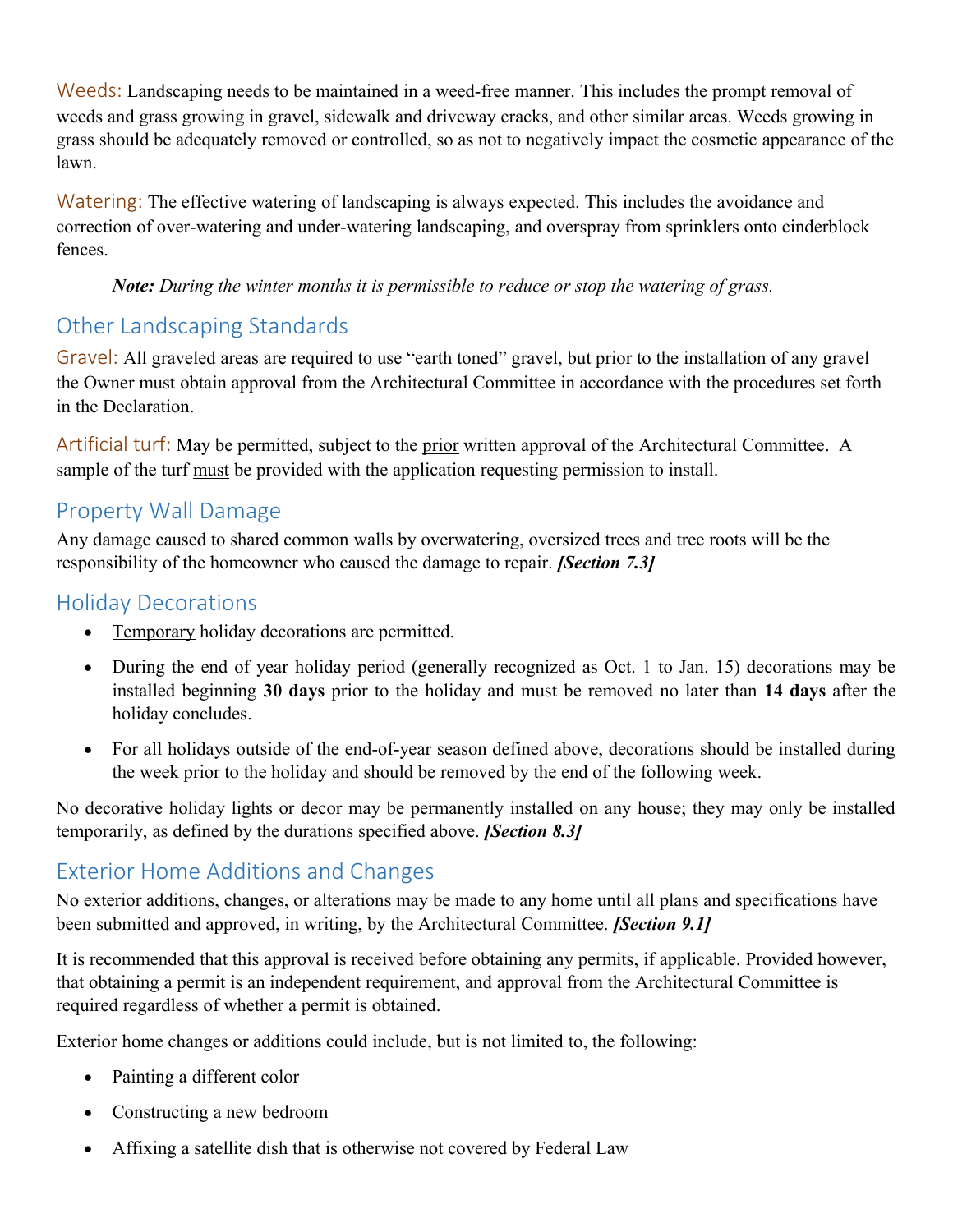• Changing the color or type of roof tile

#### External Structures

The construction of a gazebo, cabana, covered patio, storage shed or other similar structure requires prior review and approval by the Architectural Committee before beginning construction. *[Section 1.1]* 

Any proposed structures that require a Town of Gilbert building permit should seek approval from the Architectural Committee before obtaining a building permit. This will help avoid the unnecessary re-requesting of building permits if the Architectural Committee requires changes which impact an existing permit.

#### Sheds

Sheds may be erected only after prior review and approval is granted by the Architectural Committee. All sheds are subject to the following guidelines:

- Maximum height of 8 feet at the highest point
- Must be set back a minimum of 2 feet from any perimeter wall

#### Cabanas, Ramadas and Gazebos

Cabanas, ramadas, gazebos and other similar structures may be erected only after prior review and approval is granted by the Architectural Committee. These structures are subject to the following guidelines:

- Maximum roof height of 10 feet at the highest point
- Must be set back a minimum of 7 feet from any perimeter wall
- Lighting of the structure must also be approved

#### Play Structures

Play structures may be erected in rear yards only and are not considered "elevated sports structures" *[Section 8.19]*

Prior to constructing play structures, a prior review and approval must be provided by the Architectural Committee. Play structures are subject to the following guidelines:

- 1. May be erected in rear yards only
- 2. Play structures must be set back a minimum of seven (7) feet from any perimeter wall

The Architectural Committee will take the appearance, height, and proximity to the neighboring property into consideration when reviewing plans. Additionally, the committee will need the following details submitted:

- Measurement of the distance from the ground elevation to the top of the perimeter fence
- A brochure, advertisement, or picture of the play structure (or substantially similar play structure) being subject to review

All play structures must be maintained in good condition and appearance kept reasonably clean.

#### Pets

Pets are not allowed to make an unreasonable amount of noise or become a nuisance to neighbors.

No animal may be kept or raised for commercial purposes.

All pet droppings left on any front yard or common area must be immediately picked up.